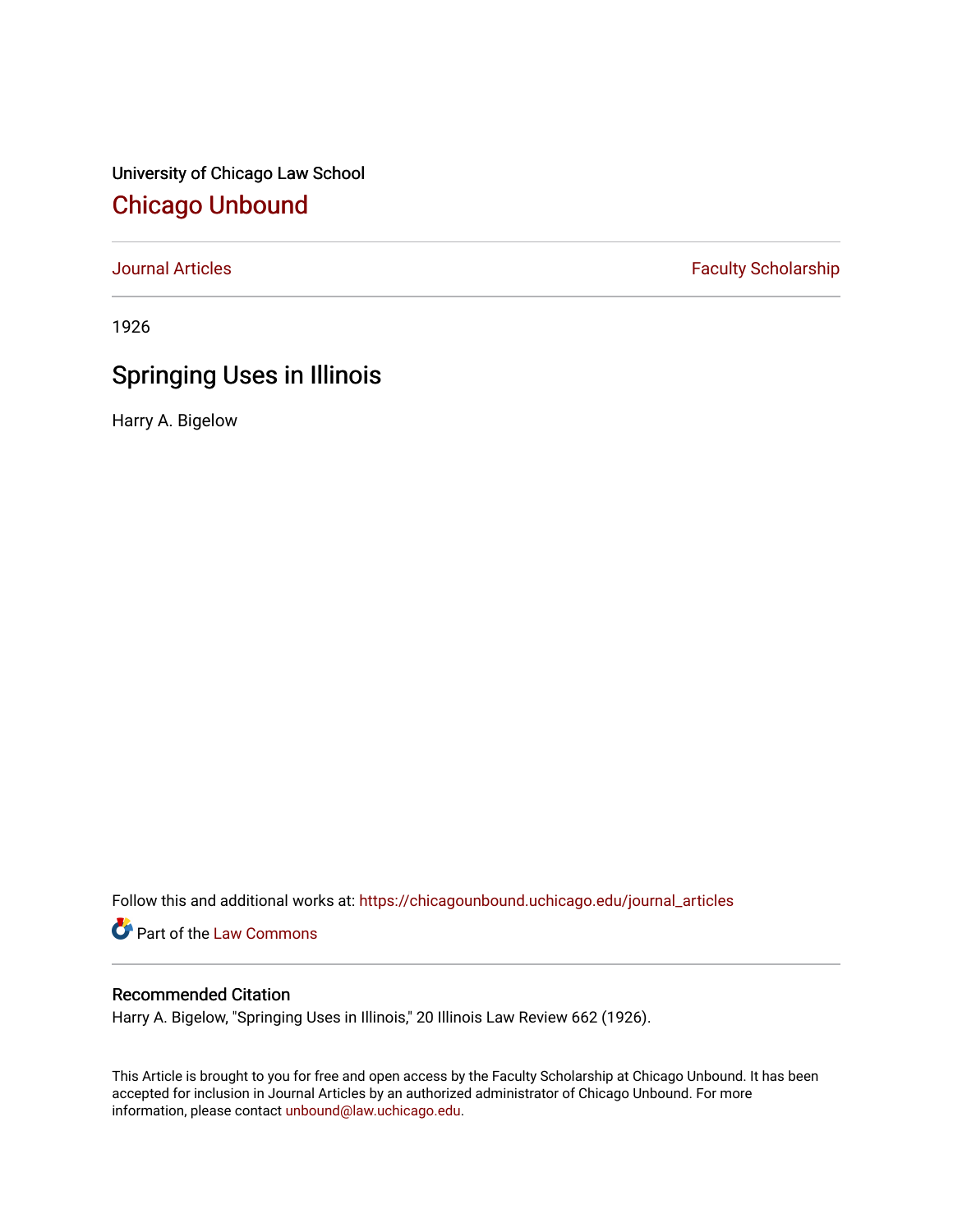## SPRINGING **USES** IN ILLINOIS

## BY HARRY A. BIGELOW\*

Among the old common law rules relating to the creation of future interests in land, there are two doctrines that go back to the feudal origins of our land law and that still survive just sufficiently to cause trouble and occasionally, by application or misapplication, to prevent the carrying out of the plain intent of the grantor.

The first of these hoary but still surviving principles, is that, by common law, after the owner of land has made a conveyance thereof in fee, he has no further conveyable interest in the land. Hence, if a common law conveyance of land is made by  $X$ , the owner in fee, to *A* and his heirs with a further limitation that if *A* dies without male issue him surviving, the estate shall go to  $B$  in fee, the conveyance is operative to vest a fee in *A,* but gives *B* no interest whatsoever.<sup>1</sup>

The other rule is that a conveyance of the seisin or freehold possession of the land can not be made to begin in futuro; thus  $X$ , the owner of land can not convey to  $B$  a life estate or a fee to begin after the death of *X.* If he puts the seisin out of himself **by** a present act, as **by** a conveyance to *A* for his life or in tail, he may provide that on the expiration of the life estate or tail estate the seisin, i. e., the freehold interest in the land, shall pass **by** way of remainder to *B;* but if there is any gap between the estate of *A* and *B* so that the seisin has become revested in *X,* or if there is no particular present freehold estate in *A,* the attempt to create the interest in *B* fails.<sup>2</sup>

These doctrines were in full force, and so far as they went, were the only ones recognized or acted upon **by** the English common law courts of the early sixteenth century in deciding what future interests in land could be legally created. If a conveyance violated either of these principles it was to that extent ineffective.

It was in this state of the English law that the Statute of Uses was enacted. This provided in substance that whenever one person should stand or be seized of land to the use of another that other

<sup>\*[</sup>Professor of Law at the University of Chicago.]

*<sup>1.</sup> Telburg v. Barbut* I Ves. Sr. 89 *Fearne,* "Conting. Rems." 372, 373.

<sup>2.</sup> Fearne, "Conting. Rems." 307.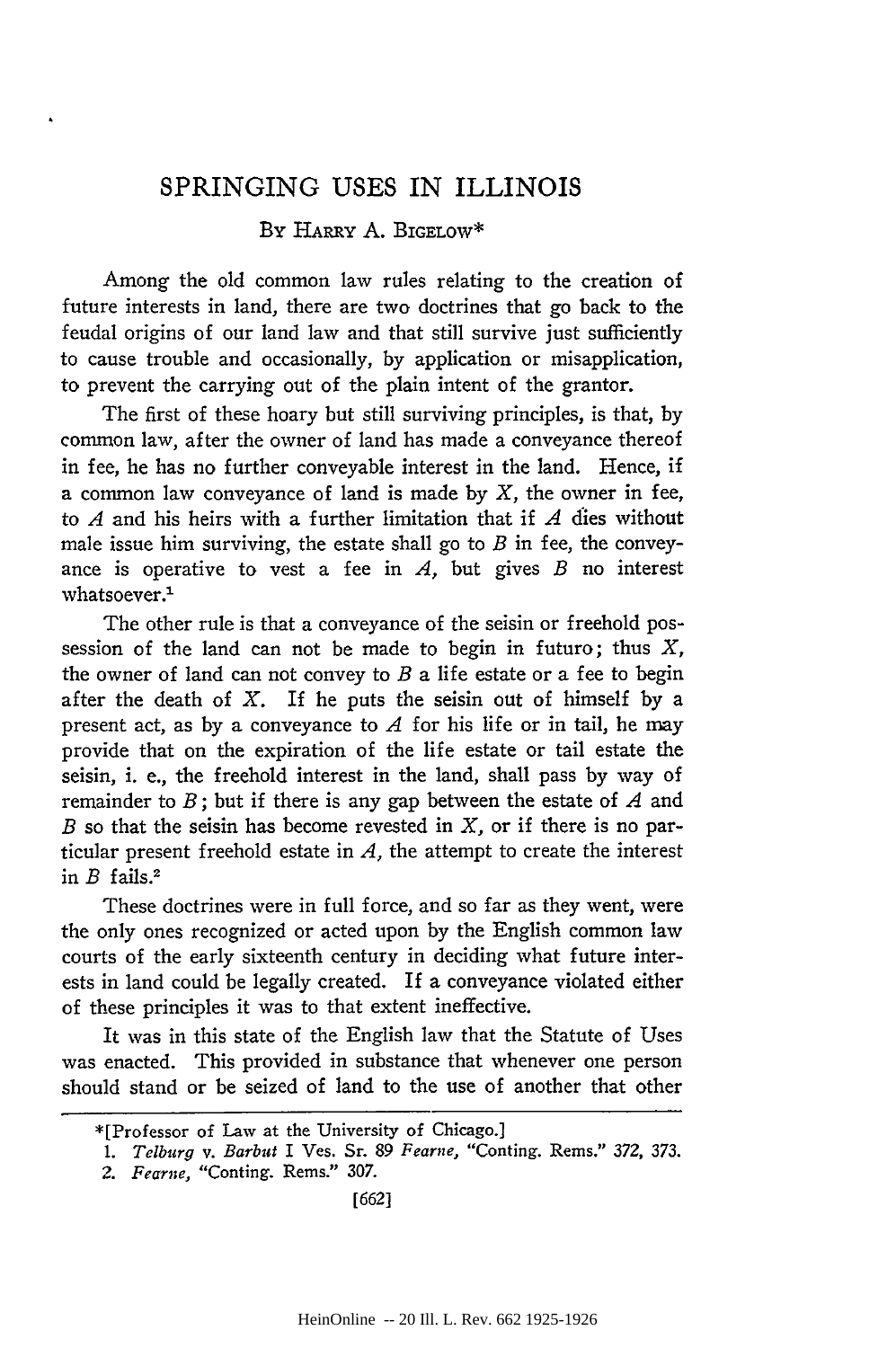should have a legal estate of the same size and quality that he had before the statute as a merely equitable or use estate.<sup>3</sup>

The consequence of this legislation was to open the door to a freedom and flexibility in the creation of future interests in land that were impossible under the common law theory. At the same time, however, the possibility of creating common law limitations within the restrictions already referred to, still formed an integral part of the law relating to future interests. The position was gradually taken by the English courts that if a future limitation could be regarded as a remainder it would be so regarded.<sup>4</sup> If, however, the limitation could not by any possibility take effect as a remainder, vested or contingent, then it could be regarded as an executory interest arising under the Statute of Uses.<sup>5</sup> This meant that any future interest limited to take effect immediately upon the expiration of a life estate or an estate in fee tail, was a remainder vested or contingent as the case might be, and subject to the common law rules with regard to such estates. If it was limited to take effect otherwise than on the termination of these estates, or if it was a limitation after a fee, or if it was a limitation to take effect in futuro out of the estate of the grantor it was an executory interest.<sup>6</sup>

This fusion of the common law conception of future estates and the conceptions that trace their origin to the Statute of Uses has produced in this state, as in others, decisions, or at least dicta on the part of the court that are not always easy to reconcile. Two typical cases, the first, of a shifting use, and the second, of a springing use, may be thus stated:

X, owiing in fee, conveys by a deed of bargain and sale to *A* in fee but if *A* dies leaving no issue him surviving, to *B* in fee.

*A,* owning in fee, similarly conveys to *B* in fee from and after *A's* death.

In both cases the question is as to the validity of the limitation to *B.* This limitation may be either contingent or non-contingent: *B* may be a definite individual who will take on the happening of the event specified; on the other hand, the final limitation may be to an individual at present unidentified, as "the heirs of *X,"* a living

*<sup>3.</sup> Gray* "Cases on Property," (2nd ed.) I 468. This statute has in substance been re-enacted in sec. 3 of the Illinois Conveyance Act.

<sup>4.</sup> Purefoy v. Rogers 2 William's Saunders, 380, 388; Carwardine v. Carwardine 1 Eden. 27, 34; Doe d. Herbert v. Selby 2 B. & C. 926, 930; Festing v. Allen 12 M. & W. 279 Leake "Digest," (2nd ed.) 255 et seq.

<sup>5.</sup> In re *Lechinere & Lloyd* 18 Ch. Div. 524; *Hayes* "Cony." (5th ed.) II 464, 465.

*<sup>6.</sup> Hayes* id. I 119, et seq. *Leake* "Dig." (2nd ed.) 256.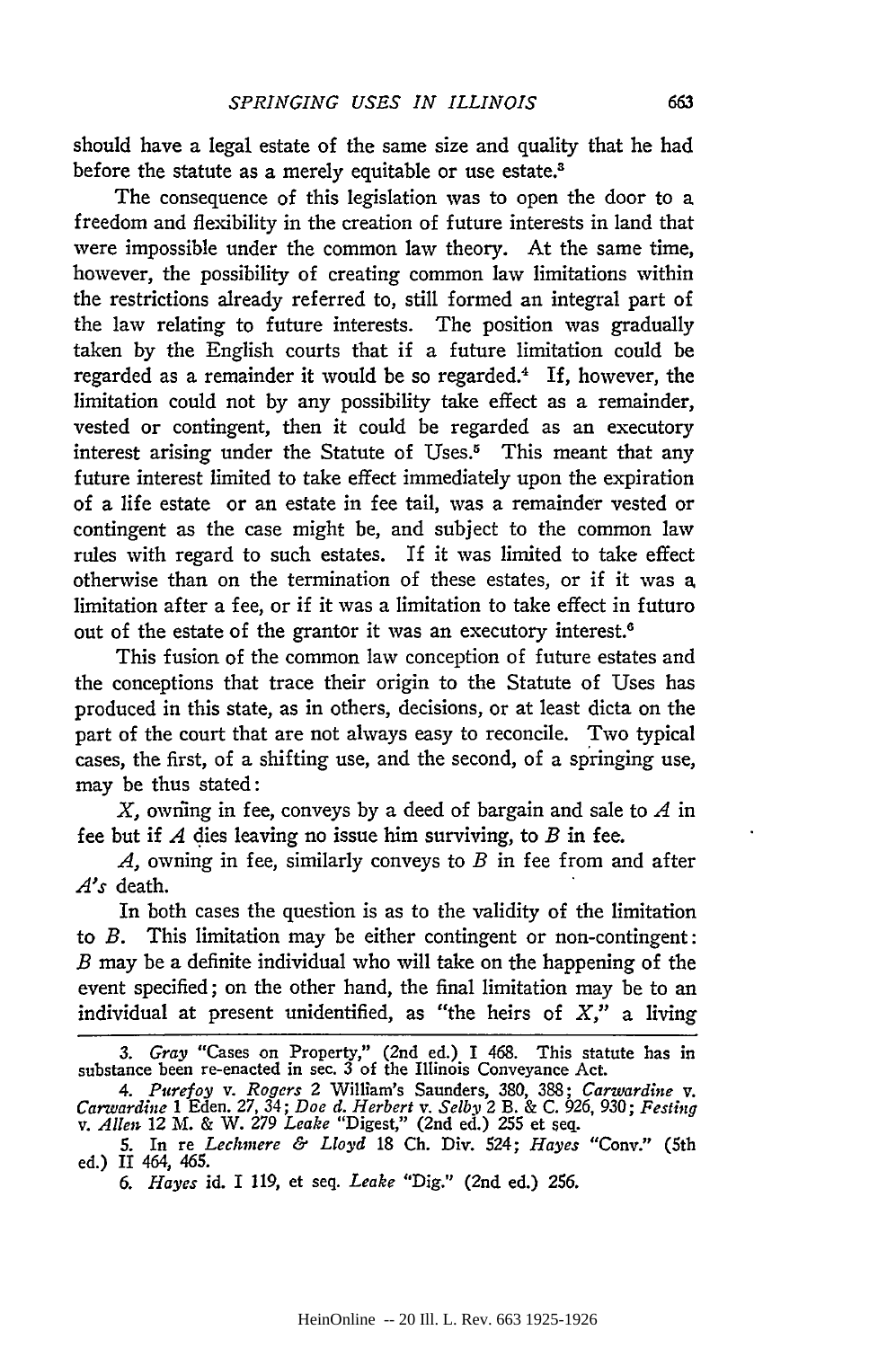person, or "the then oldest living son of *X,"* or it may be contingent upon the doing of some act **by** *B,* as the payment of money.

With regard to the first case the language of the Supreme Court of this state has varied greatly from time to time. It has frequently seemed to deny the possibility of such a limitation and it so definitely held in one case.<sup>7</sup>

The latest case involving the validity of a shifting use is *Harder v. Matthews.8* In that case, X, in consideration of \$100 paid **by** *A,* conveyed land **by** an ordinary indenture deed to *A* in fee, provided that if *A* should die without leaving children, the land should go to and the title vest in, the living grandchildren of *X, X* reserving the use, occupation, rents and profits during his life. The Supreme Court in a lengthy and learned opinion **by** Mr. Justice Dunn held that such a limitation to the grandchildren was valid. He reviewed and distinguished the earlier cases, definitely overruling *Palmer v.* Cook.' He pointed out that such a deed operates, not as a common law conveyance, directly upon the seisin, but upon the use, under the Statute of Uses, **by** way of bargain and sale or covenant to stand seised.<sup>10</sup> He stated the operation of the statute in the following terms **:**

"The operation of the conveyance **by** bargain and sale was in this manner: The bargain for the sale of the land **by** the owner for a valuable consideration had no effect upon the legal title but the payment of the consideration raised a use in favor of the purchaser, and the bargainer thereby standing seized to the use of the purchaser, the statute executed the use, so that the purchaser became seized of the legal estate in the same manner as he had been seized of the use and as completely as if he had been invested with it **by** livery of seisin. The same result followed from the covenant to stand seized where the owner of land, in consideration of relationship **by** blood or marriage, covenanted to stand seized of the land to the use of the person so related, either immediately or in futuro. A use was raised **by** the covenant which the statute executed *at the time stated* out of the covenantor's seisin, so that the cestui que use became seized of the  $legal$  estate." $11$ 

- 8. 309 Ill. 548.
- *9.* See note *7,* supra.
- 10. Compare ILL. LAW REV. 18:485.

11. 309 Ill. 559. (My italics.) The decision in *Harder* v. *Matthews* presents another interesting question which cannot be gone into here, viz.,<br>how far its implications are consistent with the decision in *Miller* v. *McAllister*<br>197 III. 72. In that case land was conveyed to  $A$  "and her Others were born later. Held only those alive at the date of the conveyance took an interest. If by a shifting use a fee simple interest may pass from

*<sup>7.</sup> Palmer v. Cook 159* **I1.** 300.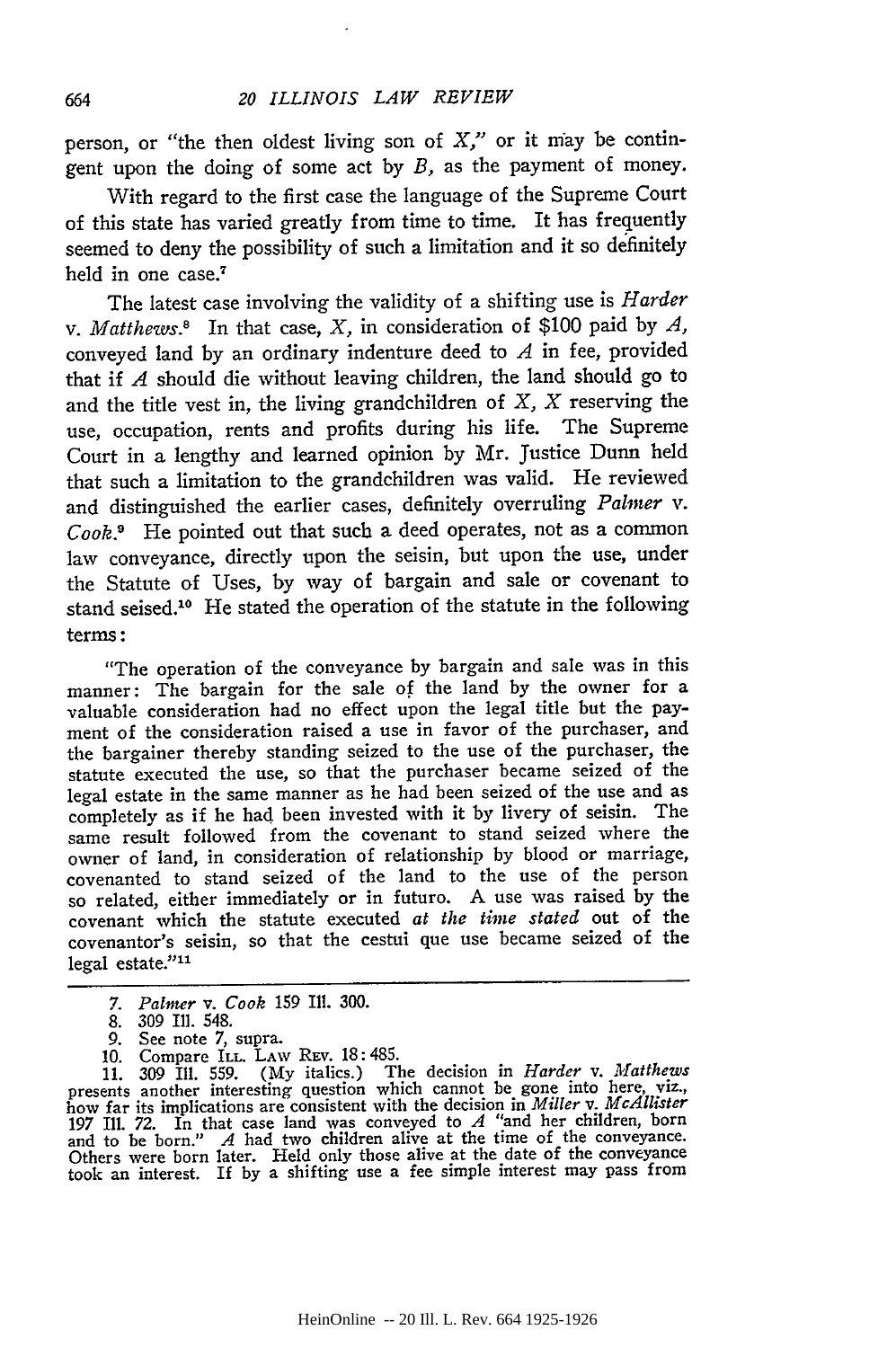This decision places the law with regard to future estates created under the Statute of Uses by way of a shifting use on a clear and understandable basis, and may fairly be regarded as having definitely freed the law in this state upon this subject from the obscurities which have hitherto surrounded it.

Just recently the Supreme Court has had to deal with a case that involves the second type of future interest mentioned above, viz., the springing use. This is the case of *Legout v. Price.12* The relevant facts in the case are these:

*A* had a son *B.* He executed an indenture, the important parts of which are as follows:

"This indenture made . **. .** between [A] of the first part and the heirs of *[B]* of the second part; witnesseth

"That the said party of the first part, in consideration of \$1000 **. . .** paid by the party of the second part . . . do grant, bargain and sell unto the said party of the second part, his heirs and assigns" the land in question.

"Provided that the said *[B]* may retain the possession and have the use of the lands above conveyed during his life."

Habendum "unto the said party of the second part, his heirs and assigns forever."

At the date of the conveyance *B* had one child; three more were born later. One of these latter children, after reaching majority, executed to *X* a conveyance of an undivided one-fourth interest in the land in question. Subsequently *B* claimed to own the land in fee simple by operation of the rule in *Shelley's* case and brought an action against X to have the deed to X cancelled as a cloud on *B's* title. The lower court decided in *B's* favor and X appealed. The Supreme Court held that neither *B,* nor X claiming under the grant from *B's* son had any interest in the land for the reason that the original conveyance from *A* was wholly inoperative.

The reasoning of the court is as follows **:13**

"The instrument is void for want of a grantee, and is inoperative to affect'the title in any way. It purports to convey a present estate, but the grantee named is the party of the second part, 'the heirs of Adolphus Legout,' who is still living, and a conveyance of a present estate to the heirs of a living person is void for uncertainty. *Aetna Life Ins. Co. v. Hoppin* 249 Ill. 406, *94* **N. E.** 669; *Duffield v. Duffield* **268** Ill. 29, 108 **N. E.** 673, Ann. Cas. 1916D, **859.** Future estates may,

*A* to *B* on a contingency as was held in the *Harder* case, why **by** a similar operation of the Statute of Uses may not a proportionate part of the fee simple estate pass from the older to the subsequently born children?

<sup>12. 318</sup> **Il1.** 425, 149 N **E.** 427.

**<sup>13.</sup>** 318 Ill. *428,* 149 **N. E.** 429.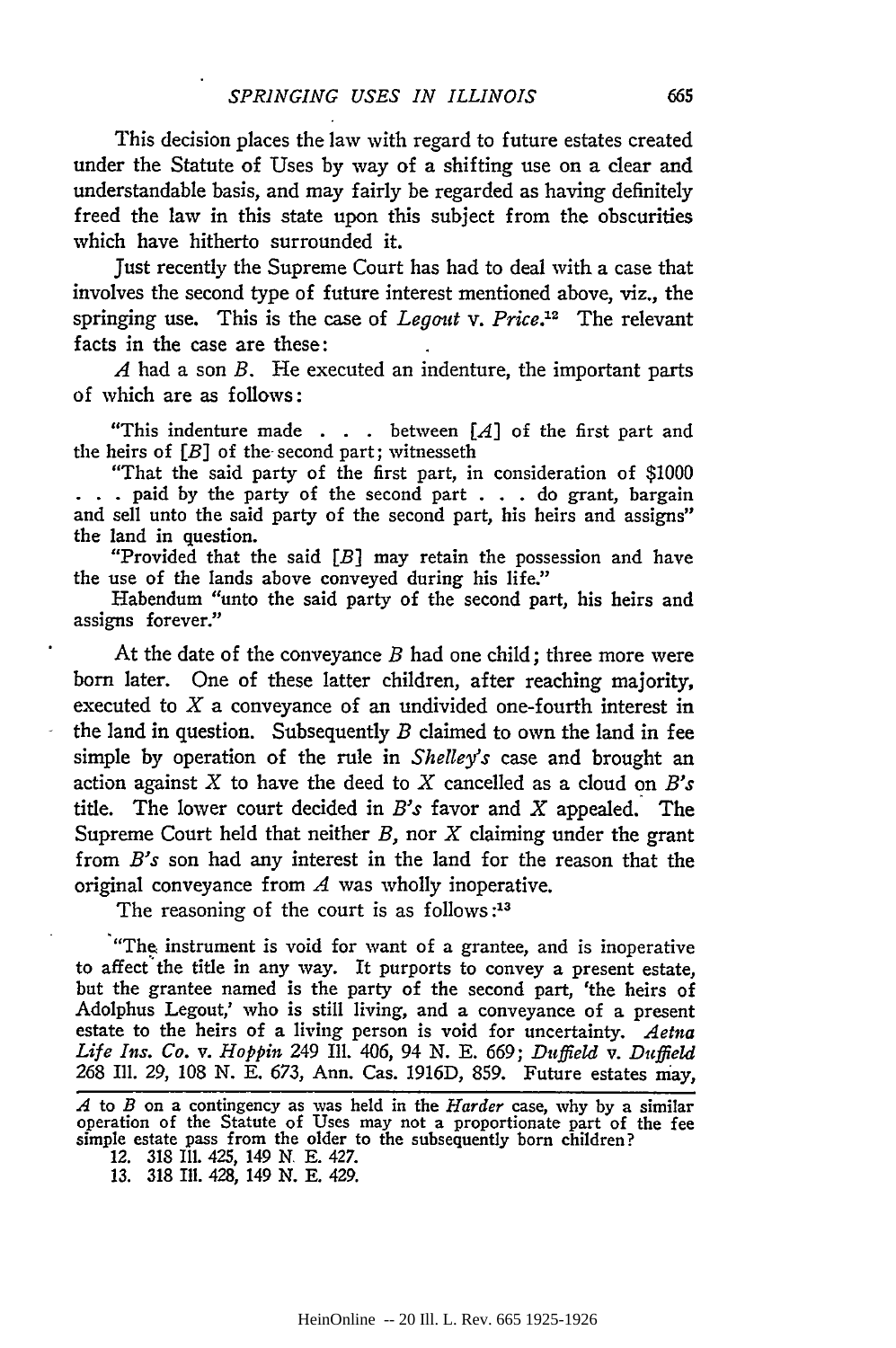however, be limited to persons who are not ascertained or even not in existence, provided there is a present particular estate to sustain the remainder, and the grantee shall be in existence when the time arrives for the enjoyment of the estate: **Du** *Bois v. Judy* 291 Ill. 340, 126 **N. E.** 104; *Aetna Life Insurance Co. v. Hoppin* supra. If the instrument may be construed as conveying a life estate to Adolphus, the grant to his heirs, who will be ascertained immediately on his death, may be sustained as the grant of a future estate supported **by** the particular estate for the life of Adolphus. The deed contains no words purporting to convey an estate to Adolphus. It purports, first, to grant the land to the heirs of Adolphus in fee simple, and this grant is followed **by** the proviso 'that Adolphus Legout may retain the possession of and have the use of the lands above conveyed during his lifetime.' These words do not convey an estate or purport to do so."

The remainder of the opinion is devoted to a consideration of the proposition that *B* did not take a life interest under the deed, for the reason that no reservation can be made to a third person and there was no other language sufficient to vest an interest in him. So far as this part of the case is concerned, it will be assumed for the purposes of this discussion, that *B* took no interest under the deed.

This leaves for consideration the vital part of the case, viz., the estate that was attempted to be vested in the heirs of *B* upon his death.

It should be noticed that so far as the phraseology of the deed is concerned, the language used is adequate for the purpose. If the deed had successfully created a life estate in *B* the limitations to *B's* heirs would have been good. The reason that is given for its failing in the actual case is because the gift to *B* failed and the estate to the unascertained persons not being sustained **by** a particular estate therefore also failed. In support of this proposition the court cites two cases, *Aetna Life Insurance Company* v. *Hoppin,13 a* and Du *Bois* v. *Judy*<sup>13b</sup> In the *Hoppin* case the conveyance was to *A* for life and on his death to the heirs of the body of *A,* their heirs and assigns. The court held that the rule in *Shelley's* case did not apply, and that the limitations were a life estate in *A* and a contingent remainder in fee to the heirs of his body. It pointed out that though the remainder to the heirs was to persons at present unidentifiable and so was contingent, it would become vested at the exact moment of the termination of the life estate. Several authorities were cited for the well established proposition that a contingent remainder preceded by a life estate is good if it vests at or before the termination

666

<sup>13</sup>a. 249 Ill. 406.

<sup>13</sup>b. 291 Ill. 340.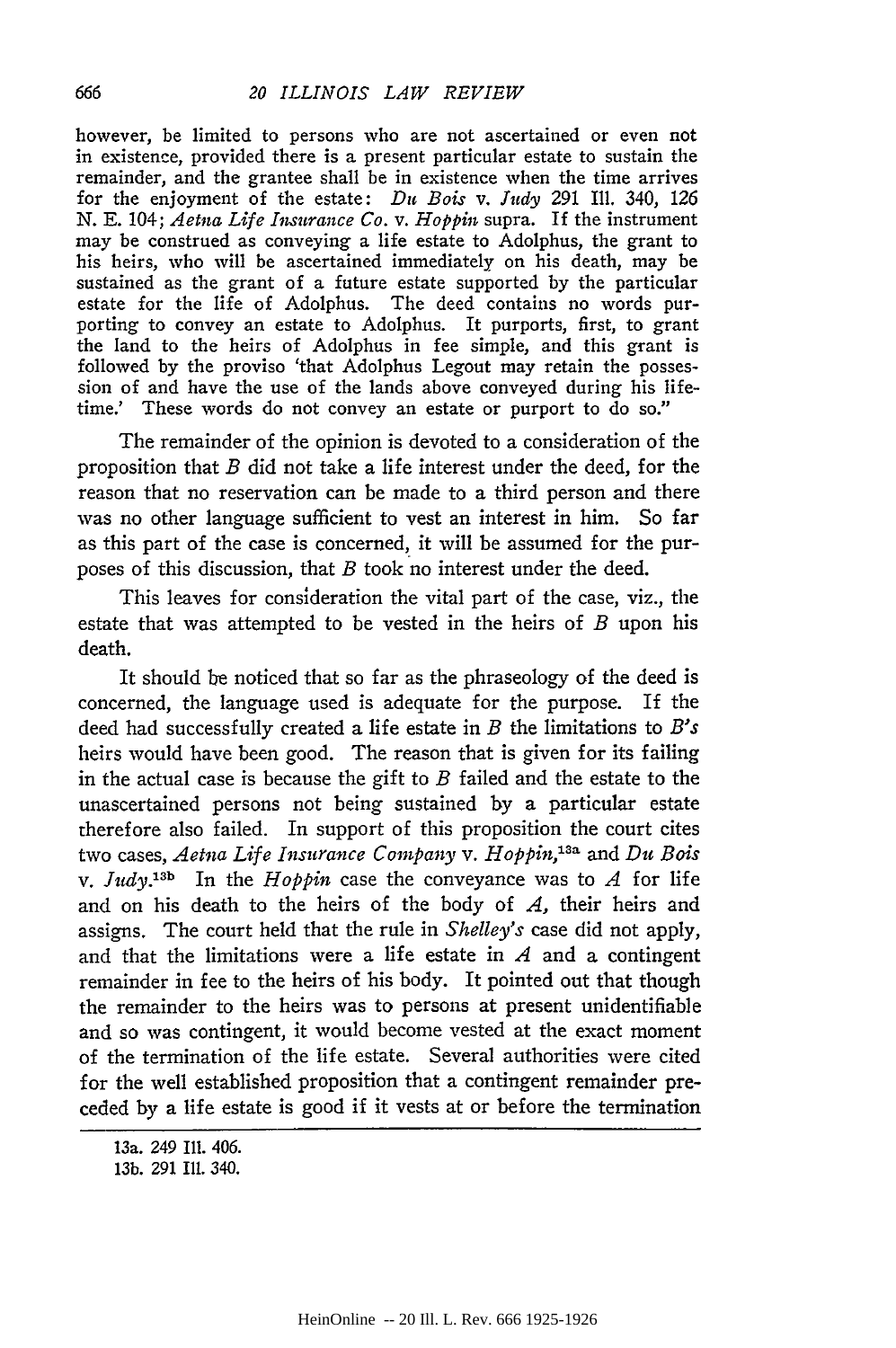of the life estate. The *Judy* case involved in part the same question and the *Hoppin* case was cited with approval.

These cases are of course in accordance with the entire body of law on the point, both English and American.<sup>14</sup> But it should be noticed what they are, viz., life estates followed **by** an estate intended to fit on immediately at the termination of the life estate. They are common law remainders, a form of future interest much older than the Statute of Uses. As has already been pointed out,<sup>15</sup> if a limitation of a future estate is of a kind that can possibly operate as a remainder it will do so. Hence, where the limitations are of a validly created life estate with an immediately following interest that **by** its terms may become vested coincidentally with the termination of the vested life estate, that interest will be treated as a remainder. This result ought to follow whether the deed is regarded as operating as a bargain and sale under the Statute of Uses or as a statutory equivalent of a common law conveyance.

At this point, it is desirable to examine another line of cases, viz., those where the future interest in *B* is not supported **by** a previous expressly created life estate. Such a limitation could not have been created at common law as it would have involved an attempt to pass the seisin out of the present holder thereof **by** an act operating in futuro; a legal impossibility under the feudal doctrines of seisin. Such an estate can be created only as a springing use **by** a conveyance operating under the Statute of Uses or **by** a conveyance that derives its power from a statute like section 1 of the Conveyance Act.

The earliest case in which the question of a springing use was considered **by** the court to any extent was *Shakleton v. Sobree.'* That was a conveyance of land from *A* to *B* in fee **by** deed, the form of which is not given, which contained this clause: "This deed not to take effect until after my decease **. . .** not to be recorded until after my decease." After *A's* death the deed was duly recorded. In a contest between the heirs of *A* and *B* the court held that *B* took a good title. They said in part: $17$ 

"Was this deed void, or did it operate to convey the fee at the death of the grantor? Had he conveyed a life estate to another, or had he conveyed to another to hold in trust for him during his life,

<sup>14.</sup> Archer's Case 1 Co. 66b; Festing v. Allen 12 M. & W. 279; Sharman<br>v. Jackson 30 Ga. 224; Abbott v. Jenkins 10 S. & R. (Pa.) 296; Ryan v.<br>Monaghan 99 Tenn. 338; Fearne "Conting. Rems." I 307 et seq.

<sup>15.</sup> Ante p. 663.

<sup>16. 86</sup> **I1.** 616.

<sup>17. 86</sup> Ill. 619, 620, 621.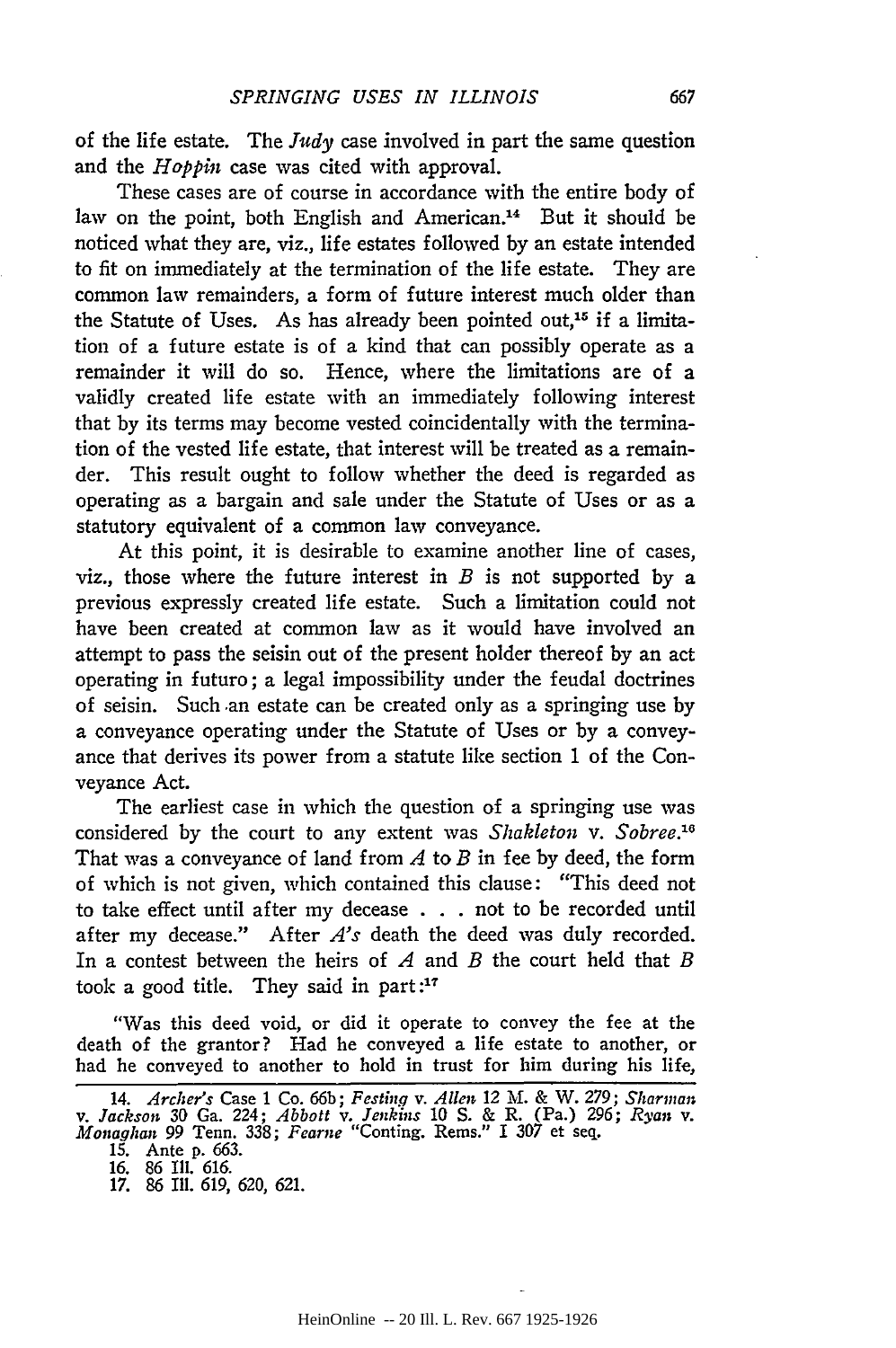then it would have been free from all doubt. Or had he in the same instrument reserved a life estate to himself, we apprehend that it will be conceded that the title would have passed to the grantee. Then, in substance, and, if not, in form, in what does this differ from the last two supposed cases? Had the life estate been conveyed to another for the use of the grantor, without creating an active trust, the life estate would, under the statute of uses, have vested in the grantor precisely as it did under this deed: *Whitman v. Broomer 63* Ill. 344. And had he expressly reserved in this deed a life estate, he would have held in the same manner. If, then, in either of these cases, the grantor could thus hold the title necessary to support a remainder, why not when, by operation of law and construction of the deed, he holds a life estate in legal effect the same? We are unable to perceive any reason in law or in fact.

"Our state has abolished livery of seizin, and deeds of feoffment have gone out of use, and lands are conveyed by deed of bargain and sale, and, under the statute of uses, the use is executed and the title passes to the grantee on the delivery of the deed. . . .

"If the remainder was contingent, and it was uncertain who would take at the death of the grantor, then it may be that there might exist a distinction; but be that as it may, here the remainderman was in being, named as grantee, and no reason is seen, since livery of seizin has been abolished, why the fee in remainder did not vest on the delivery of the deed, which has been adopted as a substitute for livery.. **. .**

"By giving effect to such conveyances we only estop the grantor by his covenants, and hold that he stands seized to the use of the grantee, as in other deeds of bargain and sale. We give effect to the statute of uses."

In these extracts several points are worth noting.

1. The court definitely decided that this estate beginning in futuro was good and that the deed operated under the Statute of Uses to create in the grantee a use executed into a legal estate by operation of the Statute of Uses.

2. They call this interest of *B* a remainder and refer to the interest of *A* as a life estate.

3. They leave open the question whether the result would have been otherwise had this future interest been contingent.

The first of these three propositions, which was the actual decision in the *Shakleton* case, has been several times followed and the language of the decision quoted with approval, where the facts of the cases were the same as in the *Shakleton* case.<sup>18</sup> In several of the opinions reference is also made to section 1 of the Conveyance Act

<sup>18.</sup> *Vinson v. Vinson* 4 Ill. App. **138;** *Harshbarger v. Carroll 163* Ill. 636; Latimer v. Latimer 174 111. 418; White v. Willard 232 111. 464; Hathaway<br>v. Cook 258 111. 92; Nowakowski v. Sobeziak 270 111. 622; Hudson v. Hudson **287** Ill. **286.**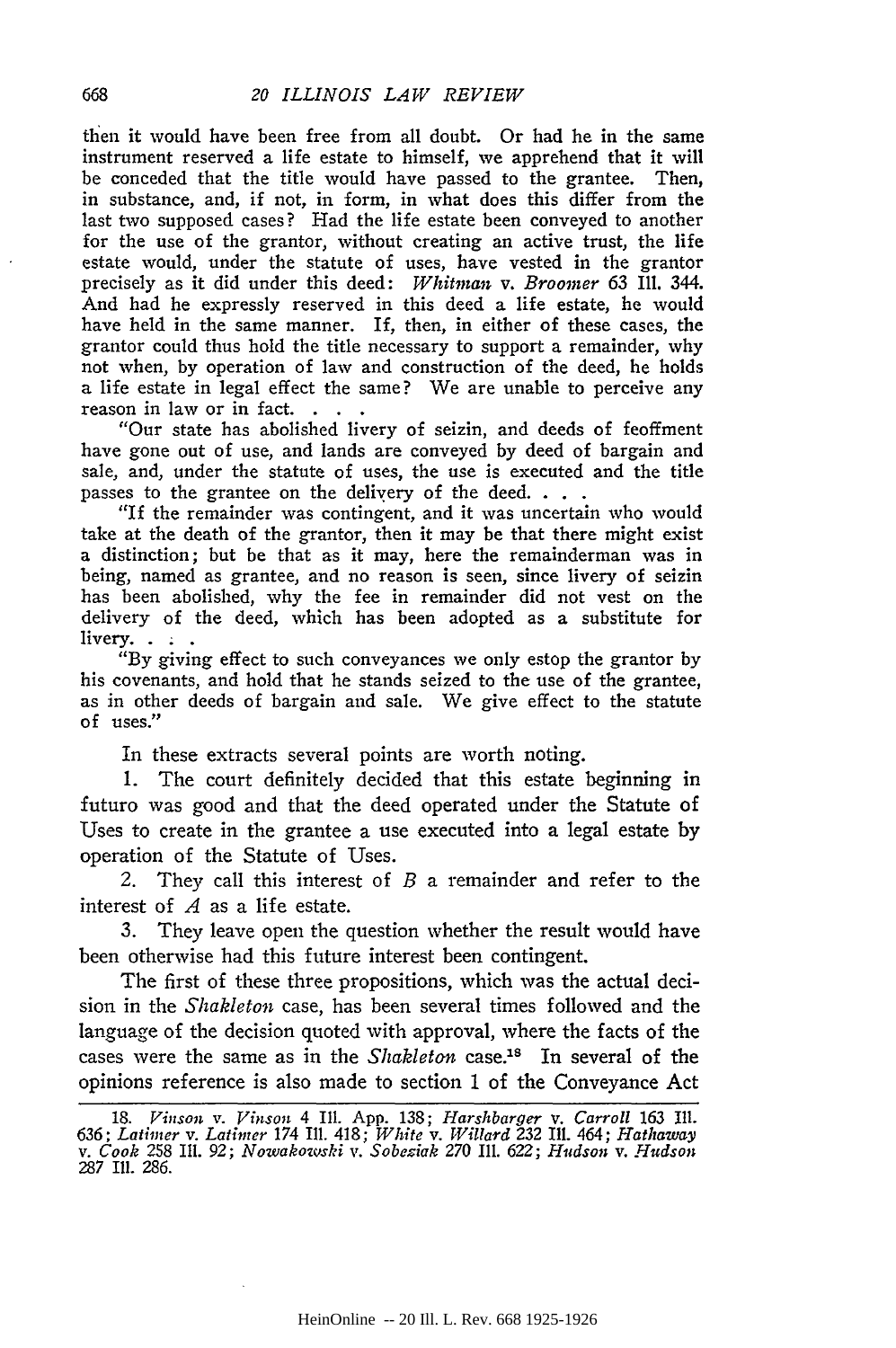and to some degree the court seems at times to have relied also on that to sustain the result reached.

With an uninterrupted line of decisions running back over a period of almost fifty years, there can be no doubt that a noncontingent future interest can be created out of the estate of the grantor to take effect at his death.

In all these cases *B* has been an identified person and his interest depended on no contingency except the death of *A.*

Suppose, now, that *A,* owning land in fee, executes an indenture with *B* by which for a valuable consideration he grants, bargains and sells the land in fee to those of *B's* children who shall be alive at *B's* death. Is there any rule of law that prevents this contingent estate in *B's* children from becoming vested at *B's* death? It may aid in the solution of this question to settle first the nature of the interest vested in *A.* As already stated, in *Shakleton v. Sobree* and the other cases that have followed it, where *B's* estate was non-contingent the Supreme Court has commonly referred to the interest of *A* as being a life estate, although in none of these cases has anything turned on the nature of *A's* estate. If *A's* interest is a life estate then there would seem no reason for questioning the validity of the contingent interest to *B's* children. It is the ordinary case of a contingent remainder supported by a vested freehold estate and *Aetna Insurance Company v. Hoppin*<sup>19</sup> and the cases cited therein would all support the validity of the contingent limitation.

Whether or not *A's* interest is a life estate may well depend on the language of the conveyance. In any case, it cannot be a common law conveyance because at common law a man cannot convey to himself.<sup>20</sup> Hence it must operate either under the Statute of Uses or by virtue of the Conveyance Act.

In White v. Willard<sup>21</sup> the language of the conveyance was as follows:

"But the grantors herein hereby expressly reserve the use and absolute control of said premises for and during the period of their natural lives."22

In such a case it would seem clear that *A* had a life estate and that the future interest in *B* would be good as a remainder, vested or contingent, as the case might be.

<sup>19.</sup> Ante p. 666.<br>
20. *Hayes* "Conveyancing" (5th ed.) I 111.<br>
21. 232 III. 464.<br>
22. 232 III. 471. Language similar to this was used in the deeds in<br> *Fowler* v. *Black* 136 III. 363; *Palmer* v. *Cook* 159 III. 300; *Va*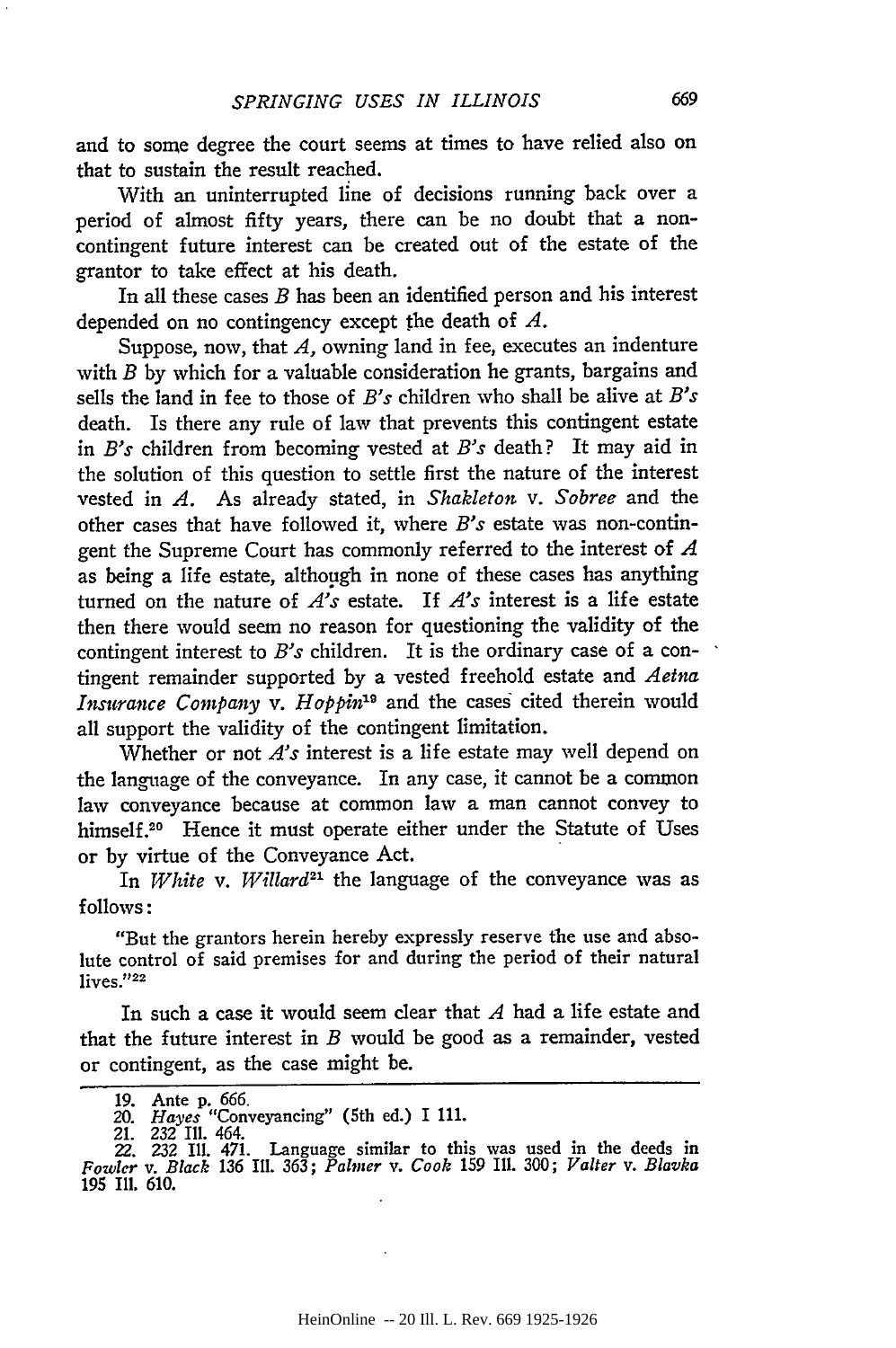When, however, the language of the deed in *White v. Willard* is compared with the language in *Shakleton v. Sobree23* there is seen to be a distinct difference between them. By the language of the deed in the latter case the grantee is given a fee simple to commence in the future; no other uses are declared; they still are in the grantor. The rule appears to be definitely established in England that, providing that the grantor had a fee simple, a resulting or undisposed of use is always in fee.24 Upon the general principles of Uses this result would seem clearly correct. The grantor originally had the entire use, he has executed a document which will take it out of him in fee at his death; until then he has it as completely as ever. The proposition that the estate in *A,* until the limitation over becomes operative, is a fee simple, would seem even plainer in the case where the interest given to *B* is a contingent one. Suppose the conveyance to *B* in fee had read that it was not to take effect until the death or marriage of *A's* daughter, would it be held that the undisposed of interest remaining in *A* was an estate d'autre vie or, on the other hand, that once owning the fee, *A* would continue to own it until the event happened on which it was to go over to *B?* A further difficulty with holding *A's* estate in such a case to be only a life estate would be that it leaves the fee simple in the air. The fee cannot be in  $B$  because the contingency has not happened.<sup>25</sup> It would

"Where a future use is limited as a springing use without any preceding limitation of the use, whether in a conveyance operating with or without transmutation of possession, then until the springing use takes effect, the use results to or remains in the grantor for an estate commensurate with his original estate, and not for a particular estate only. The springing use thus<br>operates upon the resulting use in the same manner as a shifting use does<br>upon the preceding limitation, and does not operate by way of remainde

*25. Kales* "Future Interests" (2nd ed.) 538, mentions with citations of authorities, three situations where a different result will follow according as *A's* estate is regarded as a fee with a springing use to *B* or a life estate with a remainder to *B:*

1. If *A* marries after the execution of the conveyance, his widow may have dower on the first assumption. She clearly will not on the second

assumption. *2.* If *A* has a fee, *B* has no action for waste; he may have, if *A* has only a life estate.

3. If the limitation over is to "the heirs of *A"* and *A* has a life estate, he will get a fee under the rule in *Shelley's* case and the heirs get nothing. If *A* has a fee, the executory limitation to the heirs is still good.

To these may be added a fourth: If the limitation to B is contingent,<br>and A has a life estate, B's interest prior to the Act of July 2, 1921, Rev.<br>Stat. 1925 Ch. 30 sec. 40, may be destroyed by a conveyance by A to X of his life estate and his reversion back of *B's* contingent interest: *Egerton v. Massey* **3 C.** B. **N. S. 338;** *Bond v. Moore 236* Ill. 576; *Drager v. McIntosh*

<sup>23.</sup> Ante **p.** 667.

*<sup>24.</sup> Clere's* Case 6 Coke 17b; *Davies v. Speed* 2 Salk 675.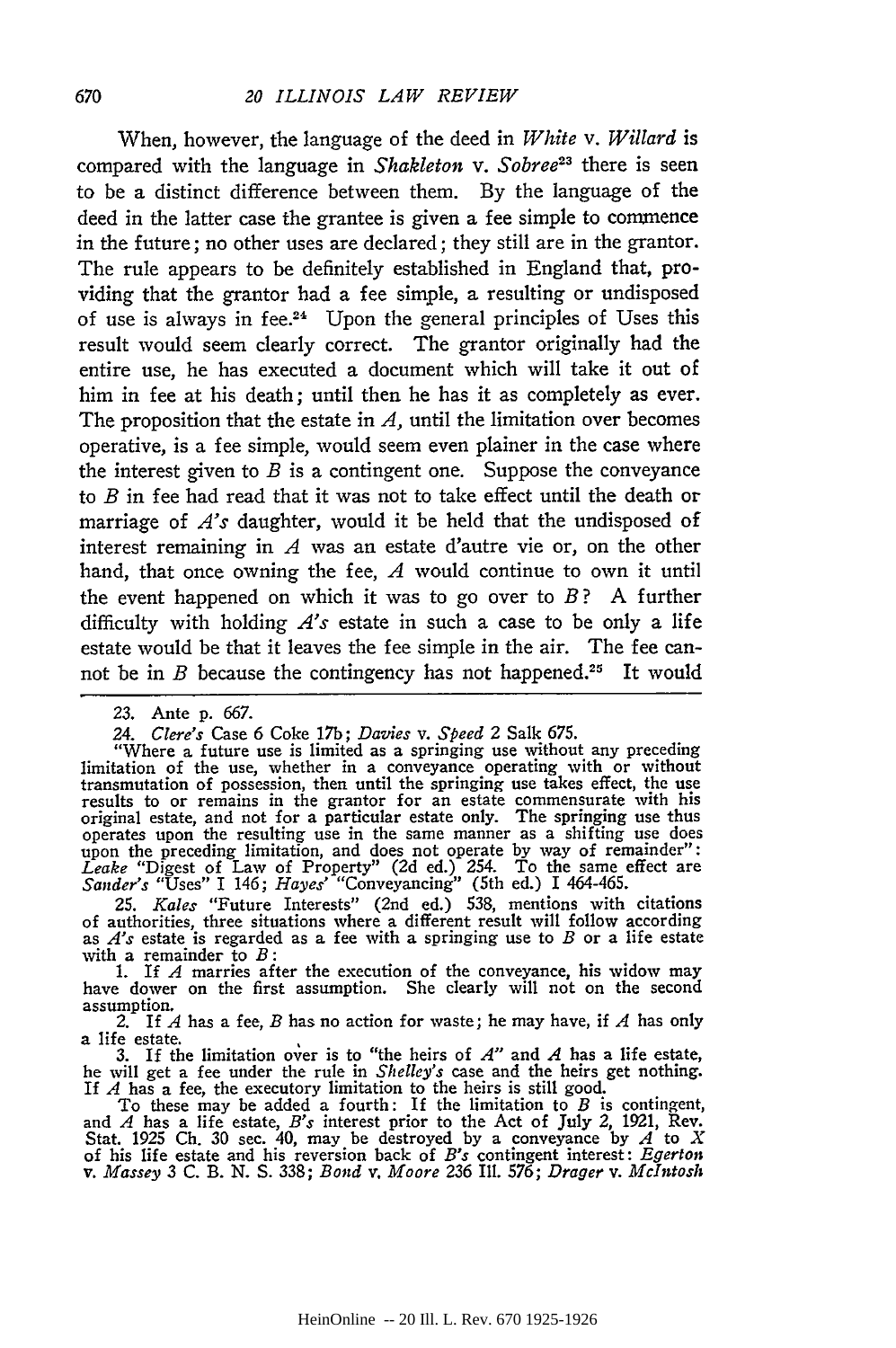seem that the statement of the Supreme Court, repeated in various cases<sup>26</sup> where their attention had not been particularly directed to the question, that the interests under deeds giving an interest to *B* to begin in futuro, were a life estate in the grantor with a remainder in fee in the grantee, should not be regarded as final on the point. This conclusion is strengthened by the fact that in *Hudson v. Hudson*,<sup>27</sup> where the language of the deed<sup>28</sup> was substantially the same as in the *Shakleton* case, the court in speaking of the interests created thereby, said:

"A grantor may convey the fee in his land beginning at a future time, and the time of the commencement of the estate may be fixed by his death or may be at any arbitrary date before or after his death, or may be fixed by reference to such circumstances as the grantor may choose. Subject to the fee thus granted the grantor will retain for himself *and his heirs* and grantees the ownership of the land and the right to possess and use it. **. 29**

If, then, it be assumed that  $A$ 's interest is a fee, clearly the limitation to *B's* children at his death cannot be a remainder since there can be no remainder after a fee simple.<sup>30</sup> In fact, we now have a case that in all vital details is on all fours with *Harder v. Matthews.* In both we have a fee in the first taker followed by a fee to persons at present unidentifiable. The considered holding of the court in the *Harder* case that this interest was not a remainder but an executory interest coming into being as a shifting use by the operation of the Statute of Uses and free from the common law requirements relating to remainders would seem exactly applicable to the case of the springing use and would reach the same result in both classes of cases.<sup>31</sup>

**26.** Ante note 18.

**27.** 287 **IlL** 286.

28. "This deed, with six others of the same date, made **by** the grantors herein, all to their children, is made as anticipating a partition of their estate among their children as they wish it to be done and will only take effect after their decease": 287 Ill. 290.

29. 287 I1. 301, **302** (My italics). See also *Abbott v. Holway* 72 Me. 298.

**30.** *Harder v. Matthews* **309** Ill. 548, 557.

31. A covenant to stand seised to the use of subsequently born issue<br>of the covenantor has been held good in England:  $Midmay's$  Case 1 Coke<br>175a, 176b, 177a; *Bolls v. Winton* Noy 122. There is some authority for the<br>proposit but there seems to be no valid distinction between the covenant to stand seised and the bargain and sale. The authorities are collected and discussed in *Gray* "Rule Against Perpetuities" (3rd ed.) 55 et seq.

<sup>316</sup> Ill. 460. If *A's* estate is a fee, and B's consequently an executory inter-est, it is indestructible: *Pells v. Brown* Cro. Jac. 590; *Stoller v. Doyle 257* Ill. 369.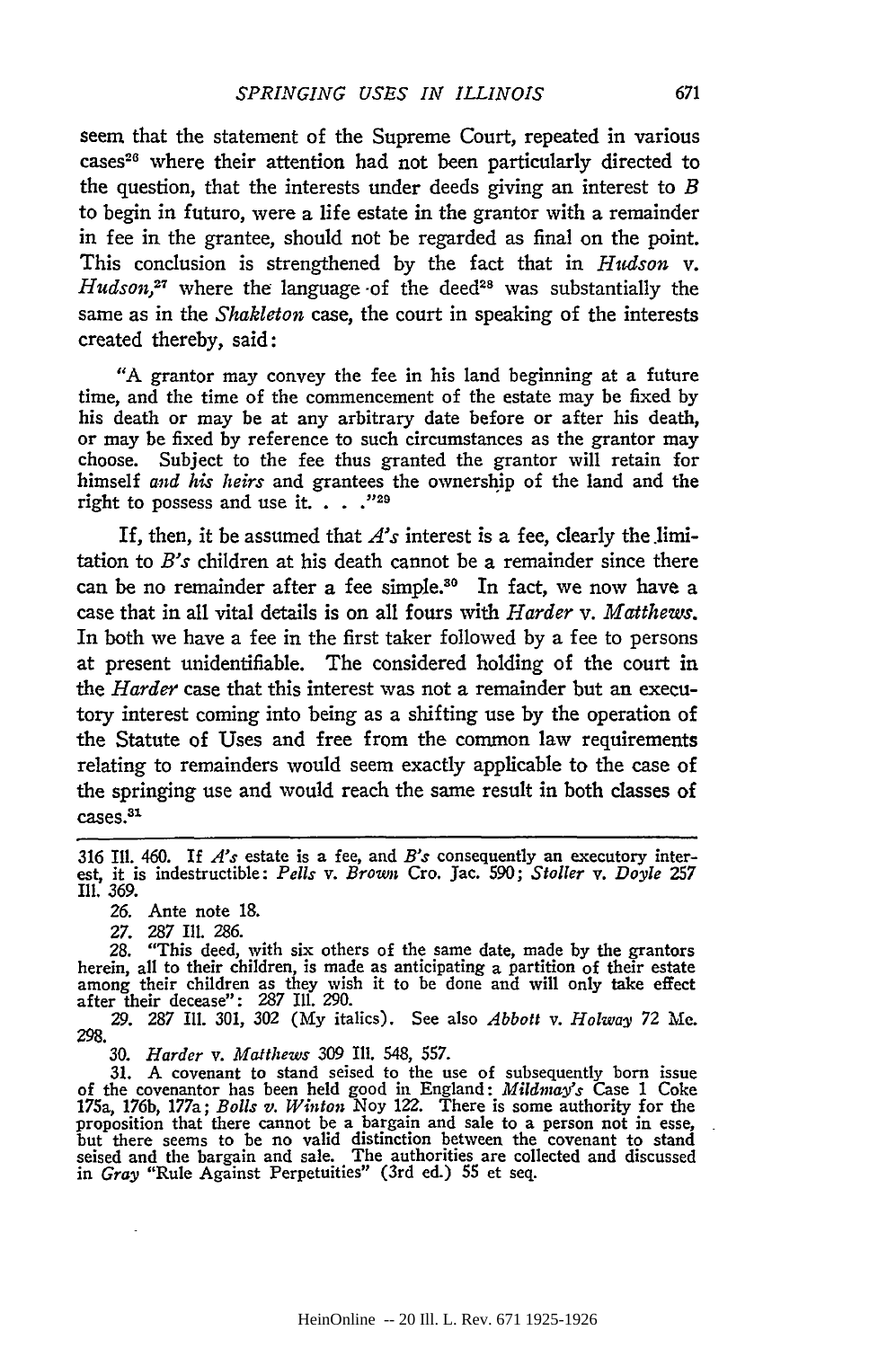It remains only to consider the acts and decision of *Legout v. Price32* in the light of the preceding discussion.

In that case there is an attempt to create a life estate in *B,* followed by an estate in fee to those who at his death would be his heirs. If that conveyance had been properly worded for that purpose it would have created a life estate in *B* and a contingent remainder in his heirs. This the court definitely says in the opinion.

If the grant had been to *B* in fee followed by an estate to his heirs if he died, say, leaving no male issue surviving, the second limitation would have been good on the authority of the *Harder* case. In the actual conveyance the limitation to *B* is intrinsically bad for lack of proper terms of conveyance; the limitation to the heirs of *B* is open to no such objection. Now, it would seem inevitable that the consequence of the failure of the attempted grant to *B* was either to produce no effect at all upon the estate of the grantor so that he still had a fee or else it was to cause to result to him an estate for the life of *B.* If the latter is the case, then the situation would seem to be an estate in the grantor for the life of *B,* followed at *B's* death by an estate to *B's* heirs in fee. If this is the correct analysis, the contingent remainder to *B's* heirs is supported by a vested freehold estate, viz., that in *A* for the life of *B;* and being so supported and vesting at the exact moment of the termination of the life estate, viz., *B's* death, there seems to be no reason why it should be said to be bad.

In fact, however, it is believed that the foregoing hypothesis is not correct, and it seems artificial to designate *A's* interest as an estate for the life of *B.* The conjecture may be hazarded that the court itself did not consider that the result of the failure of the limitation to *B* was to give *A* an estate for the life of *B.* The natural and, it is submitted, the correct way legally of regarding the situation is to say that since the limitation to *B* failed, *A* was still in of his fee. If that is true, what objection is there to executing the estate to the heirs of *B?* That it is contingent makes no difference. As soon as it is admitted that  $A$  has a fee, the second limitation cannot be regarded as a remainder and becomes necessarily an executory interest. If in the *Harder* case an executory interest in fee can be validly made to divest, on a contingency, a preceding fee vested in *X,* why, in this case, can it not be made to divest a resulting fee in the grantor?

<sup>32.</sup> Ante **p.** *665.*